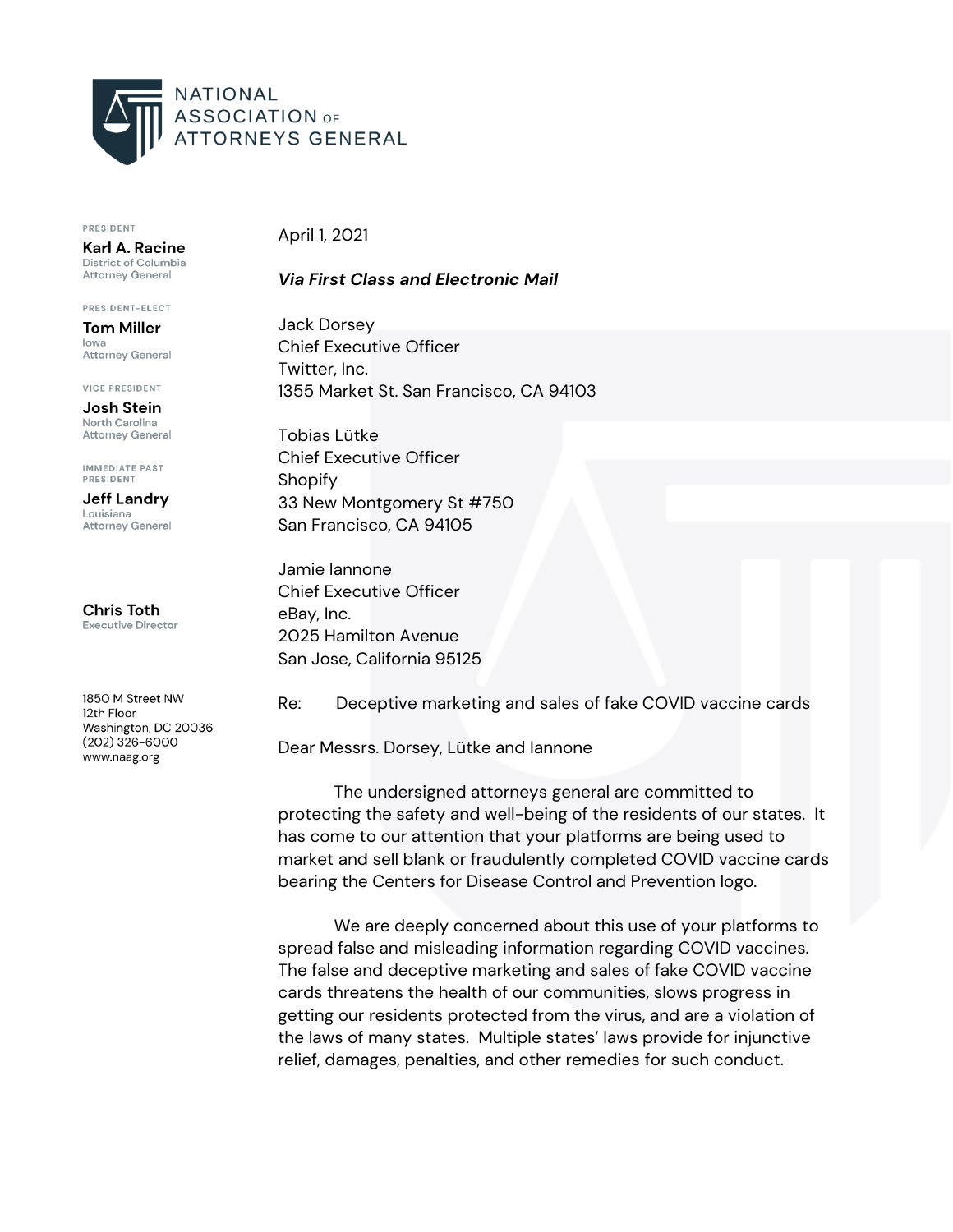The use of your platforms to disseminate the deceptive marketing and sales of fake vaccine cards is a threat to residents of our states. As a result, we are asking you to take immediate action to prevent your platforms from being used as a vehicle to commit these fraudulent and deceptive acts that harm our communities. Such action should include, without limitation: (1) monitoring your platforms for ads or links marketing or selling, or otherwise indicating the availability of, blank or fraudulently completed vaccine cards; (2) promptly taking down ads or links identified through that monitoring; and (3) preserving records, such as the content, username, and actual user identity, pertaining to any such ads or links.

We would appreciate a response to this request by April 9, 2021 setting forth how you intend to comply with the foregoing. We are also available for a virtual meeting to further discuss our concerns. We look forward to your timely response.

Sincerely,

Josh Stein Herbert H. Slatery III North Carolina Attorney General Tennessee Attorney General

Treg R. Taylor **Leslie Rutledge** 

Matthew Rodriquez **Phil** Weiser Acting California Attorney General Colorado Attorney General

William Tong **Kathleen Jennings** Connecticut Attorney General Delaware Attorney General

Karl A. Racine **Ashley Moody** District of Columbia Attorney General Florida Attorney General

Alaska Attorney General **Arkansas Attorney General** 

 $10215$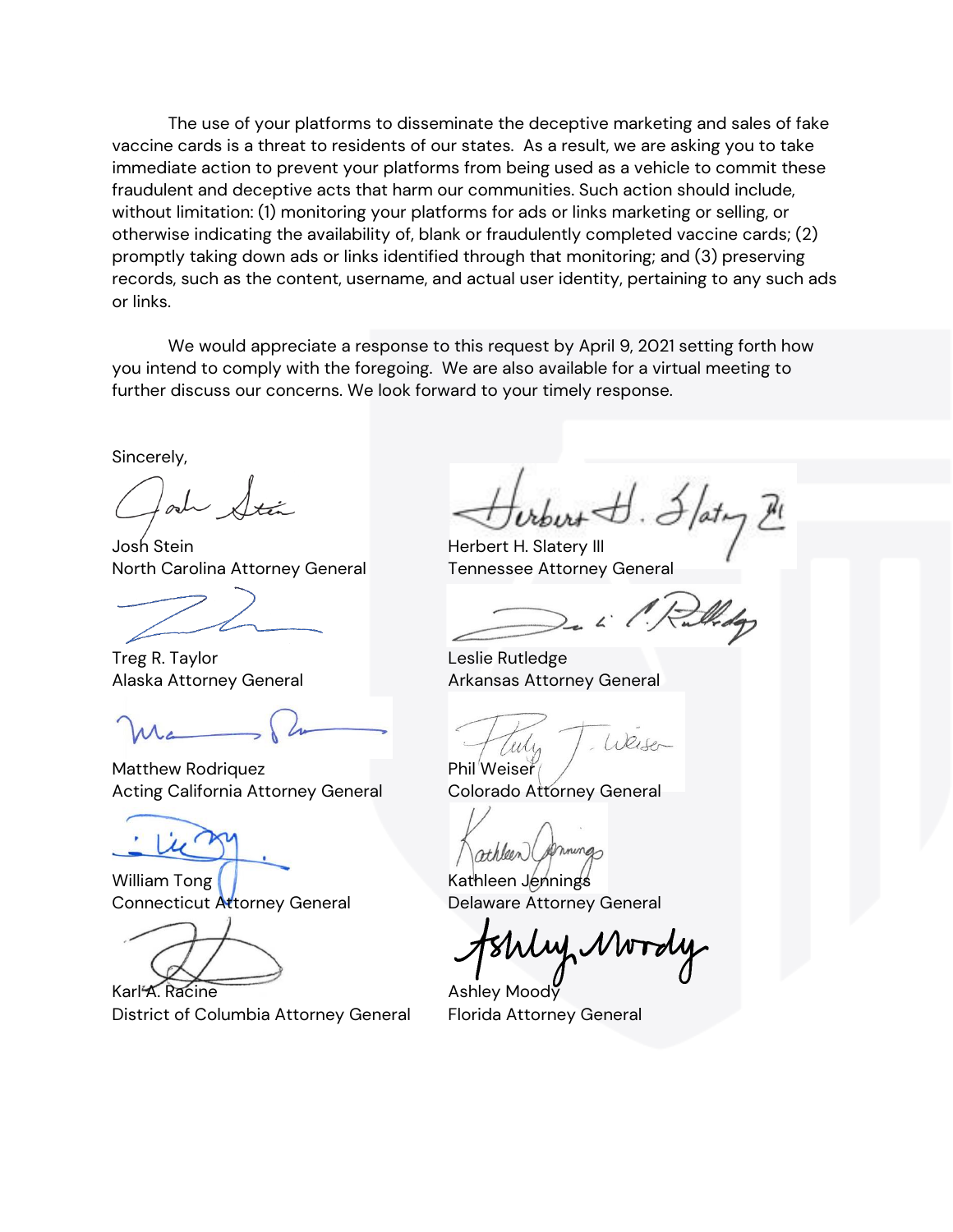achebra

Christopher M. Carr **Leevin Taitano Camacho** Georgia Attorney General Guam Attorney General

Kwame Raoul **Tom Miller** Illinois Attorney General **International International International International International International** 

enk Schmitt

Derek Schmidt **Daniel Cameron** 

Jeff Landry **Aaron M. Frey** Louisiana Attorney General **Maine Attorney General** 

 $\mu$   $\geq$   $\neq$ 

Brian Frosh **Maura Healey** 

cina

Dana Nessel New York Channel Keith Ellison

Ras 1

Douglas Peterson **Aaron D. Ford** Nebraska Attorney General Nevada Attorney General

Jane Cre

Miller

Kansas Attorney General Kentucky Attorney General

Janon M. Frey

Maryland Attorney General Massachusetts Attorney General

Michigan Attorney General **Minnesota Attorney General** 

Jane E. Young Gurbir S. Grewal New Hampshire Deputy Attorney General New Jersey Attorney General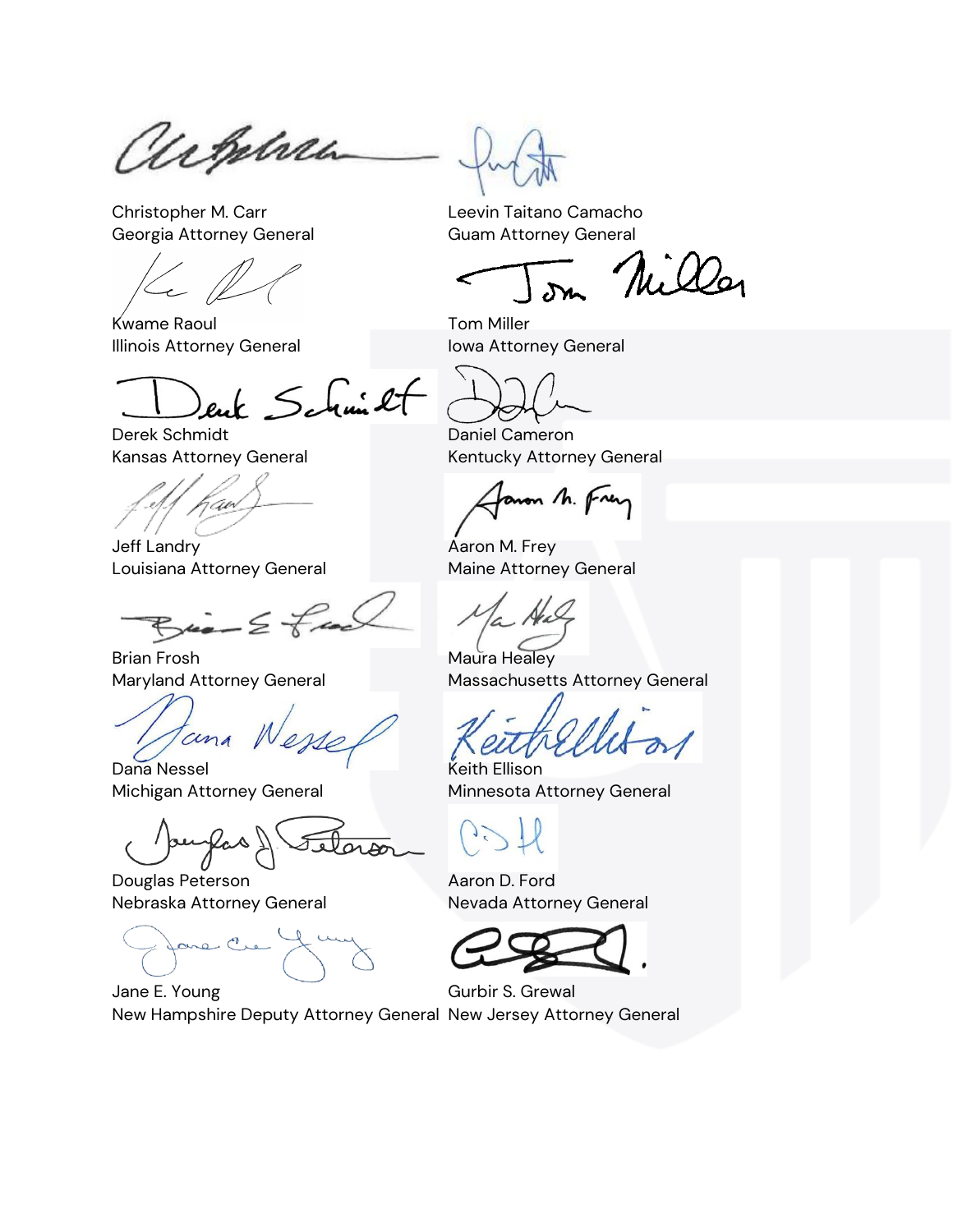fet be

Hector Balderas Letitia James New Mexico Attorney General New York Attorney General

Wayne Stenehjem **Edward Manibusan** 

re York

Dave Yost **Mike Hunter** 

Ellu 7. ( dru

Ellen F. Rosenblum Josh Shapiro

Peter F. Neronha Alan Wilson

son  $R$  2

**Jason R. Ravnsborg Sean Reyes** South Dakota Attorney General **Utah Attorney General** 

Denise N. George **T.J. Donovan** U.S. Virgin Islands Attorney General Vermont Attorney General

Marr R. Henny

Mark R. Herring  $\bigwedge$  Robert W. Ferguson

PATTUCK Momser

Patrick Morrisey **Joshua L. Kaul** West Virginia Attorney General Wisconsin Attorney General

etitiA James

commandar

North Dakota Attorney General Northern Mariana Islands Attorney General

Ohio Attorney General Oklahoma Attorney General

Oregon Attorney General Pennsylvania Attorney General

an Wilson

Rhode Island Attorney General South Carolina Attorney General

Virginia Attorney General Virginia Attorney General

oshua L. Kal